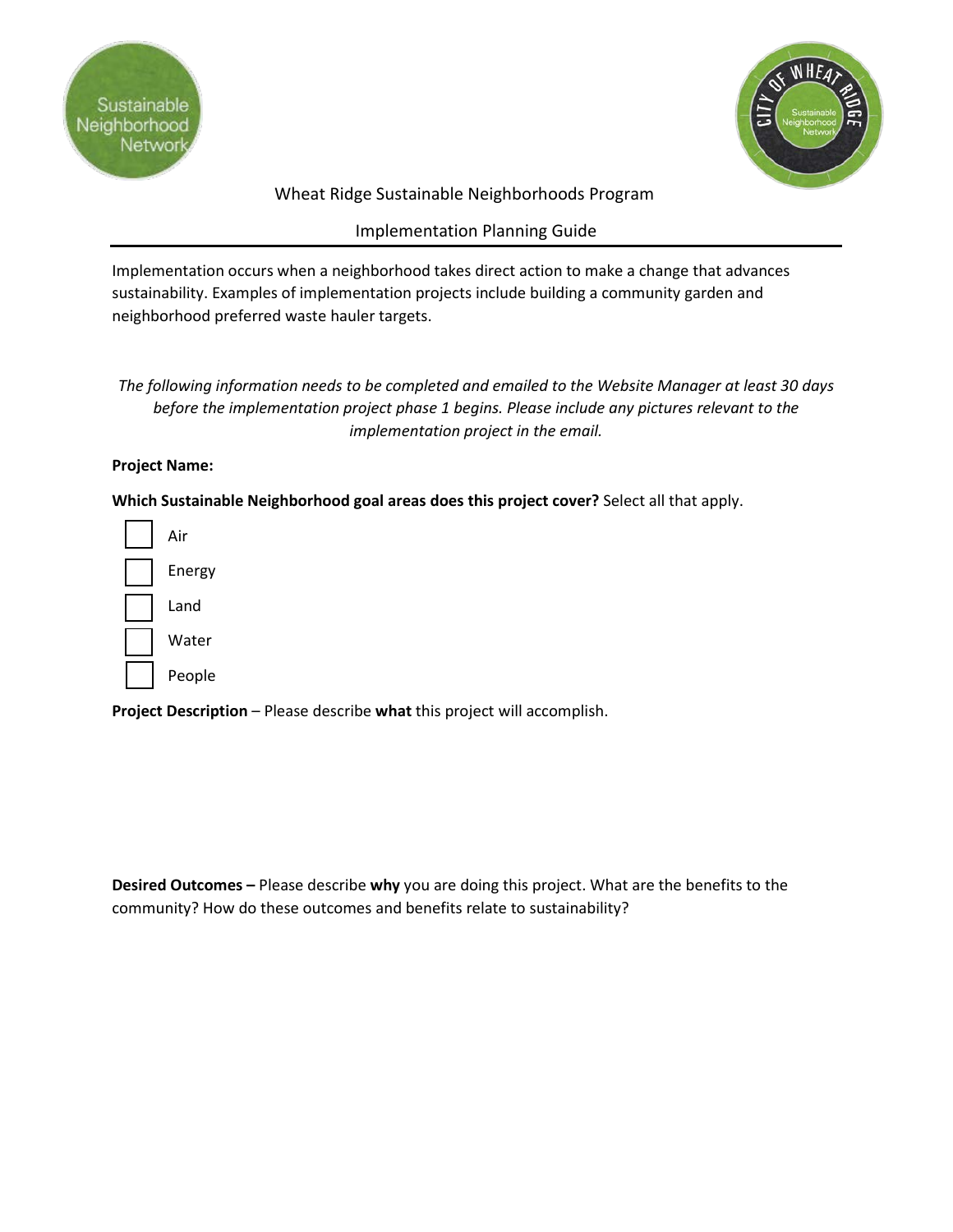



**Resources Required –** Please describe what you will need to complete this project. This can include materials, funding, labor, etc.

Participation – Please describe who will be involved in this project. This can include current and prospective participants (i.e. residents, volunteers, non-profit partners, etc.)

**Timeframe** – Please provide a timeframe for the project. Include your best estimate for a schedule of activities.